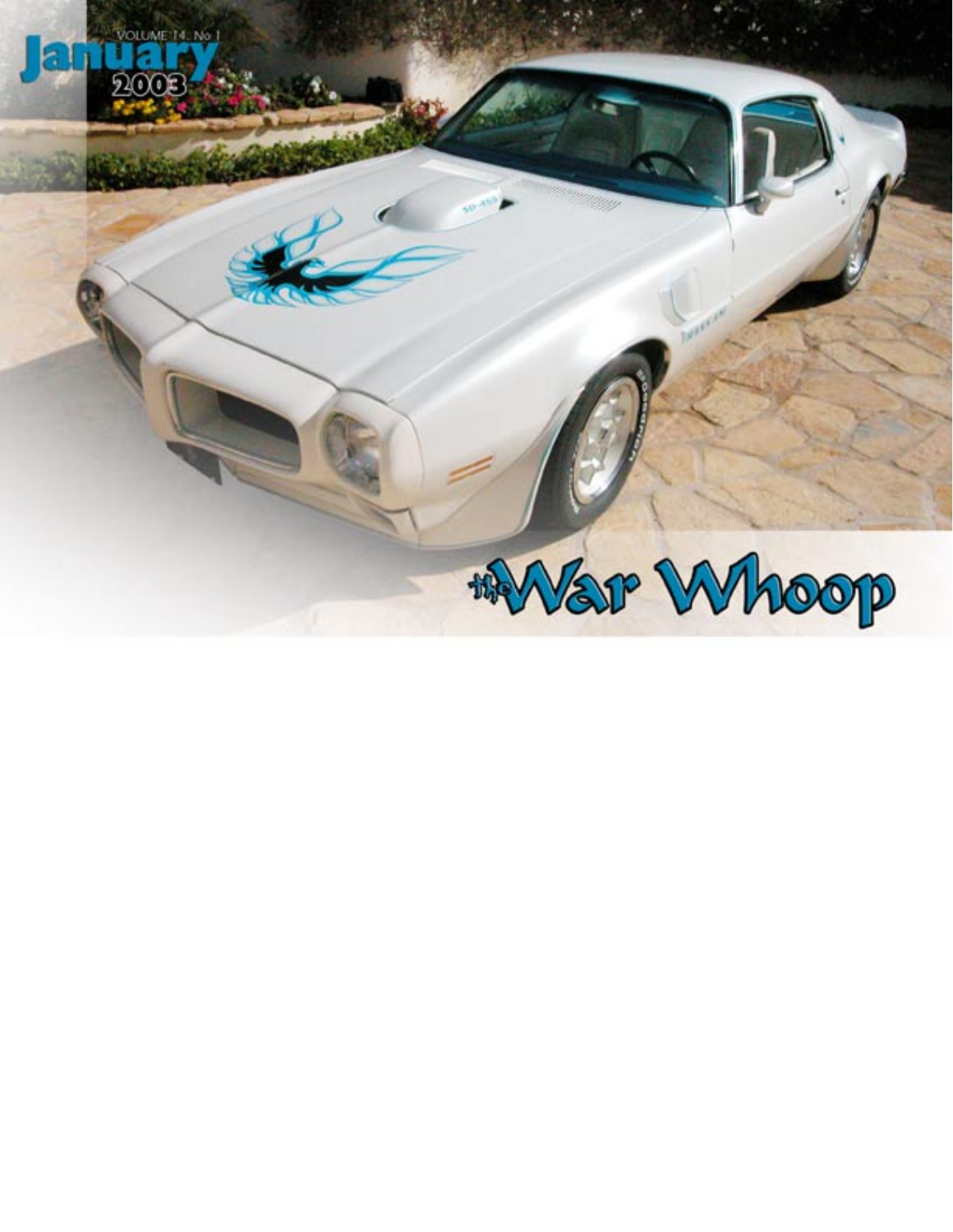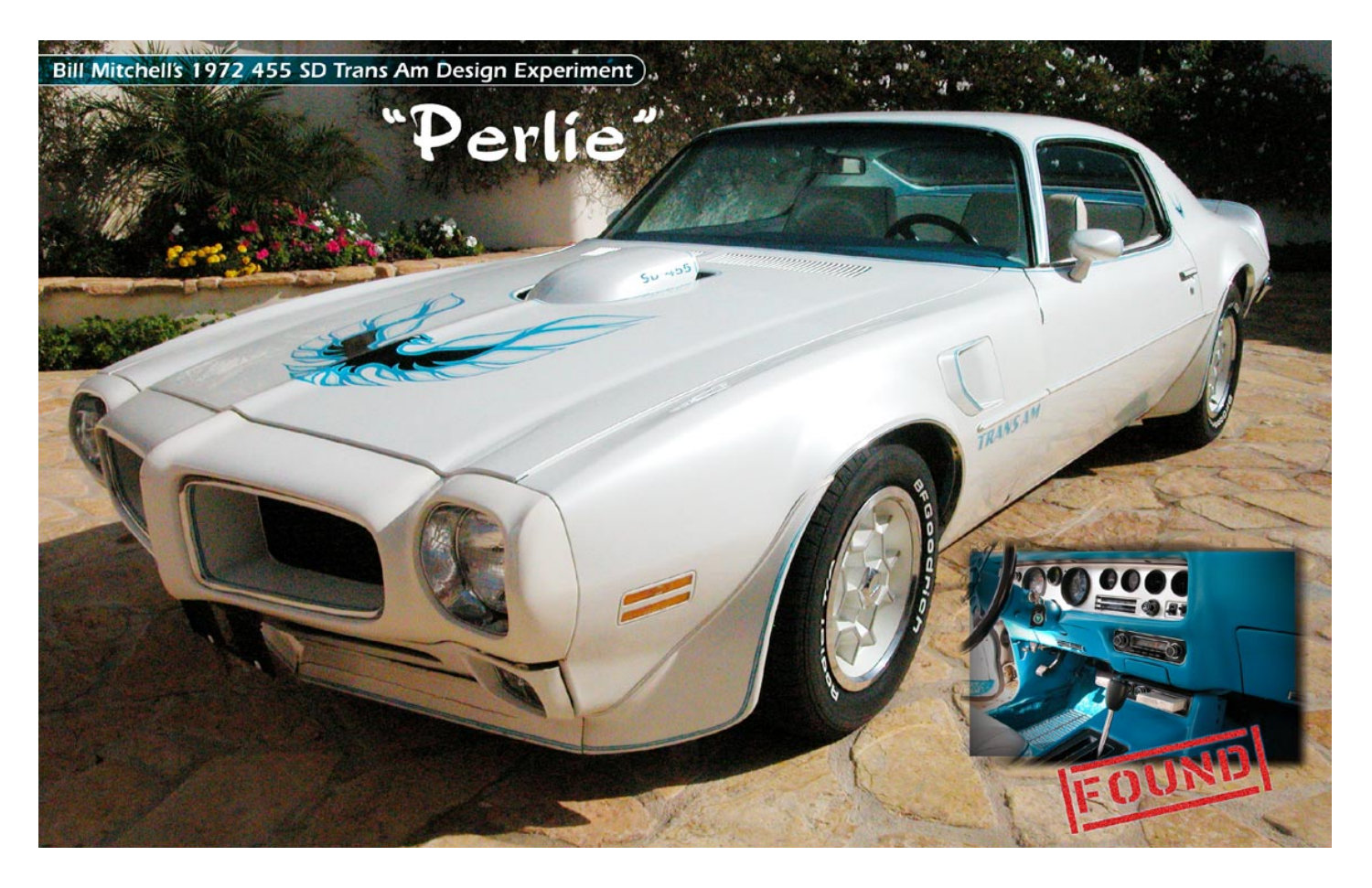

It's only so often that you get a chance to walk through the door of history, let alone have that door opened for you. We all have the backgrounds of our own Pontiacs documented and rehearsed for quick delivery at the local cruise night and car show. But when I stumbled on the piece of GM history you see here, I was led down a path that would give me insight to the innermost workings of the very people that built our hobby from the ground up.

you get when you cross Bill Mitchell, head of GM Design and the Pontiac Trans Am? "Perlie".



Before I get to the "One of a Kind" unrestored, all original, 30K mile 1972 455 SD Trans Am and its gifted life, I must first touch on a little Pontiac history. Most of you know who Bill Mitchell is. In a quick review you will remember that Bill was the head of design at GM as well as GM's Vice President. He was Harley J. Earl's successor as GM Design Chief and is most notable for his dealings with the Corvette. If you dig deep enough you can uncover a very colorful personality in Mr. Bill Mitchell. He was a leader that managed with an iron hand, a man that enjoyed his career and the accolades that came with it. The hobby lost Bill Mitchell with his passing in 1988, but Bill left us many unique vehicles and stories, one of which you read here.

At first glance you might try to pass this car off as a ʻ73 Trans Am, but a closer look and a little digging will confirm that "Perlie" is indeed a one of a kind GM Design department show car that was conceptualized and designed by Bill Mitchell. The most glaring modification is the addition of the Hood Bird" or "Screaming Chicken"

The Trans Am was introduced in 1969 and was a low production high performance vehicle from the start. Now, one of the most valued Pontiac Muscle cars, early Trans Am's bring a high dollar and much respect in our hobby. So what do

In those days real pearl was used to create the finish, and it shows. Never have I seen color like this. Pushing the limits further, this color was added to the Honeycomb TA wheels as well as the dash insert. Even the exhaust extensions got the Pearl treatment. Sadly, these exhaust tips lasted a mere 6 months and were replaced by chrome tips. The paint tricks did not stop with this one of a kind pigment. They painted the wheel well blue, another design studio trademark, and every inch of the car is outlined in a double line hand painted pinstripe of blue that enhances the bold lines of the second generation F-Body. This blue paint detail echoes the interior treatment that is unlike any Trans Am I have ever seen. The high pile rich blue carpeting is a different nylon pile than a normal Pontiac pile (rumored to have been taken from the Cadillac line) along with the electric blue interior that Bill Mitchell really liked reflects light in a blinding manner that swallows you up as you sit in the one of a kind custom leather buckets. Every detail of the interior has been modified in a tasteful yet bold way. Rounding out the experience, a factory 8 track, GM Design floor mat steel grills and door panels that look like a combination of 72-73 and 74 models. All in leather of course and finished off with the GM

It took all my strength to remove myself from the cockpit and move to the front of the car where the goodies continued! Opening the 455 SD shaker hood revealed more rarities, most notably the aluminum 4bbl intake (casting 485640) that channeled air into the highly modified Pontiac Power Plant. "Perlie" was sent to the Pontiac Motor Division Engine Development department on March 17th 1972, (Thank you PHS!), where it got the full treatment. Heads, cam intake and tuning that put this TA way ahead of the pack in 1972! Harnessed with a automatic transmission and all the luxury amenities, this TA spelled FUN!. This monster performance is what ultimately preserved this car. That story follows as we look beyond the car and deeper at how a car like "Perlie" made it out intact. Current owner Neal Wichard of the San Diego Chapter of POCI was able to get his hands on "Perlie" and did the best thing ever. NOTHING, other than remove the non functional factory experimental transistorized ignition, drain the fuel system and add a fresh set of tires. But this seemingly small effort yielded the greatest find.

that was not available on the Trans Am until 1973. Even more revealing is the size of this decal, far smaller than what was produced for the 1973 model year. Bill did not stop there, the addition of a smaller version also appears just behind each side window. What makes this odd is that Bill was the one who axed the addition of the "Screaming Chicken" on the 1970 Trans Am show cars that were being put together by Bill Porter in the GM design department. As we all know the ʻ70 -'72 Trans Am's were released with the single stripe down the center of the car. Why Bill included these "Screaming Chickens" on this ʻ72 will remain a mystery.

The cars nickname, "Perlie" was given to the car by the first non GM owner. This name was quite appropriate as the car is adorned in a rich deep pearl white that was layed thick by the Design Department.



Design Department badge.





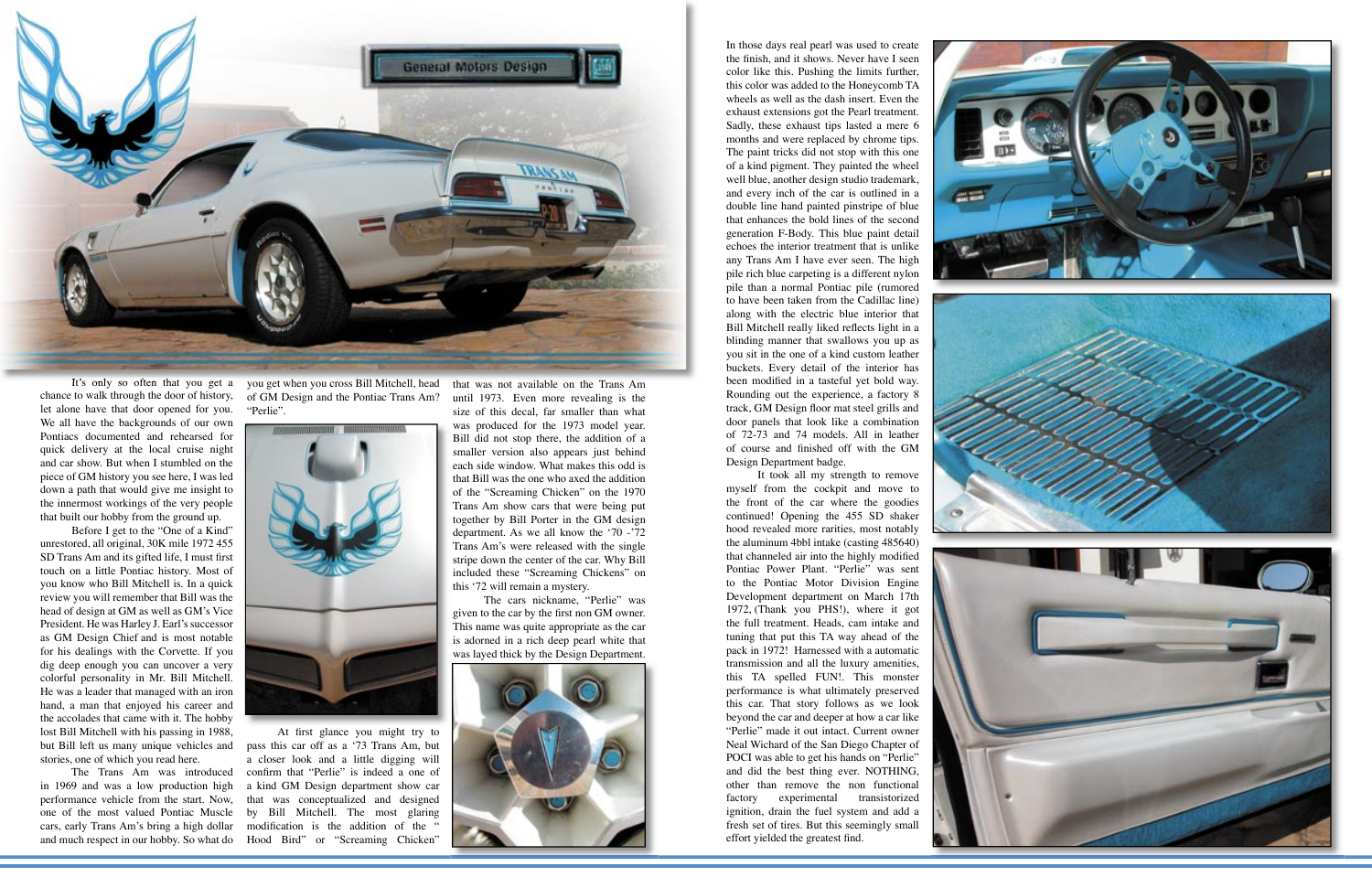Hidden away for over 30 years, on top of the original gas tank Neal found a label with the following hand written note, "White Trans Am, Mitchell's" . It was as if I was in the Pontiac plant and I could see it all going down in my minds eye! This is a true piece of Pontiac History.

So why is it that we get so excited about cars like "Perlie"? Our hobby has grown to the point that we want to know more about how things were. Why did things get done the way they did and what happened to them afterwards. Our hunger is for historical accuracy and insight into the people and auto makers that created what is the center of our passion. What makes a car like this so great is that is made it to us here completely intact. The path goes something like this. Bill Mitchell put together a string of show cars and GM Design Department cars that were displayed as part of the Pontiac Motor Division Car Pool. This pool of vehicles was used for public relation events such as the "Road America" shows as well as many others. "Perlie" was concepted in mid 1971, was pulled from the production line September 27th 1971 and requisitioned to the Pontiac Motor Division Show Car Pool. All of the aesthetic modifications happened immediately and the car hit the show circuit. This car was also used personally by Mitchell as well as his close friends. "Perlie" was well traveled early on in its life. By March 1972 the Engine Development Department got to add their touch, and back to the show circuit it went until October 27th 1972, when it was retired from the Pool. One of two things happens to a car like this at







in Florida with the first owner for a short few years. Then via a "good friend deal" it was sold to owner #2 in Wisconsin who sold it less than a year later to a its third owner in Michigan. All of the first three owners are close friends and have asked that they remain anonymous. This was a key ingredient to the survival story. Our Michigan owner was and is a big Corvette enthusiast. He had heard that "Perlie" could keep up with just about any Corvette. He had to have this TA. For 27 years it sat with little to no usage surrounded by Corvettes until today.

"Perlie's" current owner and long time Pontiac enthusiast, Neal Wichard allowed us to come in and bring you up close to this one of kind find. If it wasn't enough that the 1972 Trans Am is the most rare of the breed next to the debut 1969 model, this one may even be more the collectable as our hobby continues to gravitate towards the historical land marks that give us a peak inside the walls of Pontiac. The San Diego Chapter is proud to have members like Neal Wichard and sends out our thanks for giving us a glimpse at a very rare and very special 1972 455 Super Duty Trans AM.

the end of its life as a contemporary show car. Sadly, and most commonly, they are destroyed. This is usually due to extensive modifications that make the car unsafe, or illegal by the EPA. "Perlie" actually dodged this fate as the factory experimental intake manifold didn't conduct the heat away from the gas, so the EPA kicked it out and it never made it into production. Today, this alone would seal the fate of a car. The second path and the one less traveled was that these cars hit the used car lot. You had to be tied in pretty well, often referred to as a "Brass Hat Dealer" to get a chance at these cars. It just so happened that Public Pontiac on Lincoln Ave. in Skokie IL. was one of these "Brass Hat Dealers". So off to Skokie went "Perlie" and as the story goes, lasted all of a few hours before it was sold as a used car to owner #1. The car lived